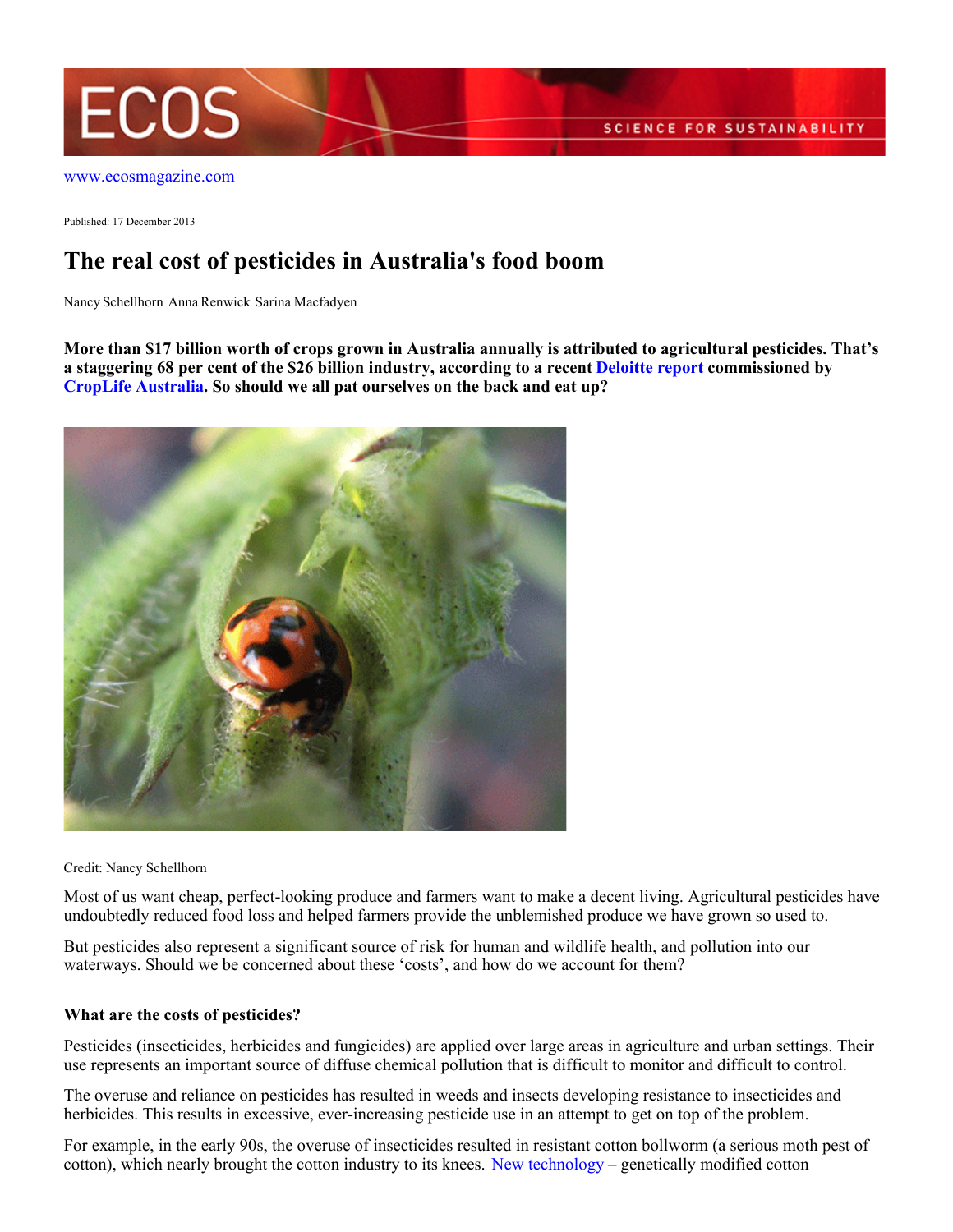expressing a bacterial toxin that kills only moths including the bollworm – has been a saviour to the industry and insecticide use has reduced by 87 per cent.

Australia also has the worst weed-resistance problem in the world, and many herbicides are no longer an option for control. Producing crops at a profit may be at risk, and the only way to get on top of the problem is likely to be by non-chemical means.

Pests developing resistance to pesticides isn't the only problem. The use of 'broad-spectrum' insecticides also wipes out all the good insects – the ones that eat the pests munching away at crops. Consequently, other pest insects that escaped the initial spray are able to grow large populations unchecked.

Unfortunately broad-spectrum pesticides are some of the cheapest chemicals in Australia costing only \$1.50 per hectare to apply in grain crops, making them an obvious choice for many farmers. These issues in themselves are challenging to manage not to mention the cost to human health and wildlife.

Insects are animals with neurological systems, and many insecticides, particularly organophosphates – a widely used class of insecticides – are neurotoxins to insects and to humans. Organophosphates are still widely used in agriculture in Australia even though many have been banned in the EU, and banned or restricted in the USA. Rarely do we ever measure these costs.

## **What are the alternatives?**

The challenge is to reduce the risk from excessive pesticide exposure while maintaining and increasing the level of crop productivity. What are our alternatives?

There is an extensive range of [policy instruments](http://www.oecd-ilibrary.org/agriculture-and-food/oecd-compendium-of-agri-environmental-indicators) used by many countries to address human and ecosystem health concerns and pesticide pollution of water and air. These include regulation; payments to encourage lower use and more accurate application; pesticide taxes to encourage greater use efficiency by farmers; and advice and information for farmers on 'best practice'.

For example, in 2008 the French government launched [EcoPhyto Plan](http://agriculture.gouv.fr/Ecophyto-in-English-1571) with a goal to reduce the use of pesticides and plant protection products by 50 per cent by 2018, with an annual budget of ?41 million (A\$61 million).

In 2009, the EU adopted 'Integrated Pest Management': legislation to achieve sustainable use of pesticides and prioritise non-chemical methods. The legislation takes effect in 2014.

This strategy will include a range of alternative management strategies to pesticides that can help control pests.

For pest insects, we can grow new crop varieties more tolerant to pest damage. We can manage weeds in fields and around field edges. We can conserve insect predators such as spiders and ladybirds. And we can selectively use insecticides that leave predators unharmed.

[Research](http://www.ecosmagazine.com/?paper=EC13013) has also shown that native vegetation on farms can support these insect predators and native fauna. Managing vegetation to promote beneficial insects is known as ['pest-suppressive landscapes'](http://www.nipi.com.au/research/pest-suppressive-landscapes), which could be a part of integrated pest management.

Another method may be crop rotation that produces 'biofumigation' activity, such as mustards, which produce a compound that inhibits fungal growth. These strategies can reduce soil-borne pathogens and break the disease cycle.

## **Where next for Australia?**

If we compare pesticide sales and crop production in Australia we find that both increased from the early 1990s to early 2000s.

But for many OECD countries we now find that crop production has been decoupled from growth in pesticides. Instead, crop production has been boosted by other factors, including education and training, payments for beneficial pest management, pesticide taxes, new pesticide products that can be used in smaller doses, and the expansion of organic farming.

In Australia there is actually very little data on pesticide use and environmental impact. This makes it difficult to judge how Australia is tracking against other countries, and how our flora and fauna are responding with continued exposure to these toxins.

Many groups and public lead alliances have expressed serious concerns about the way pesticides are regulated in